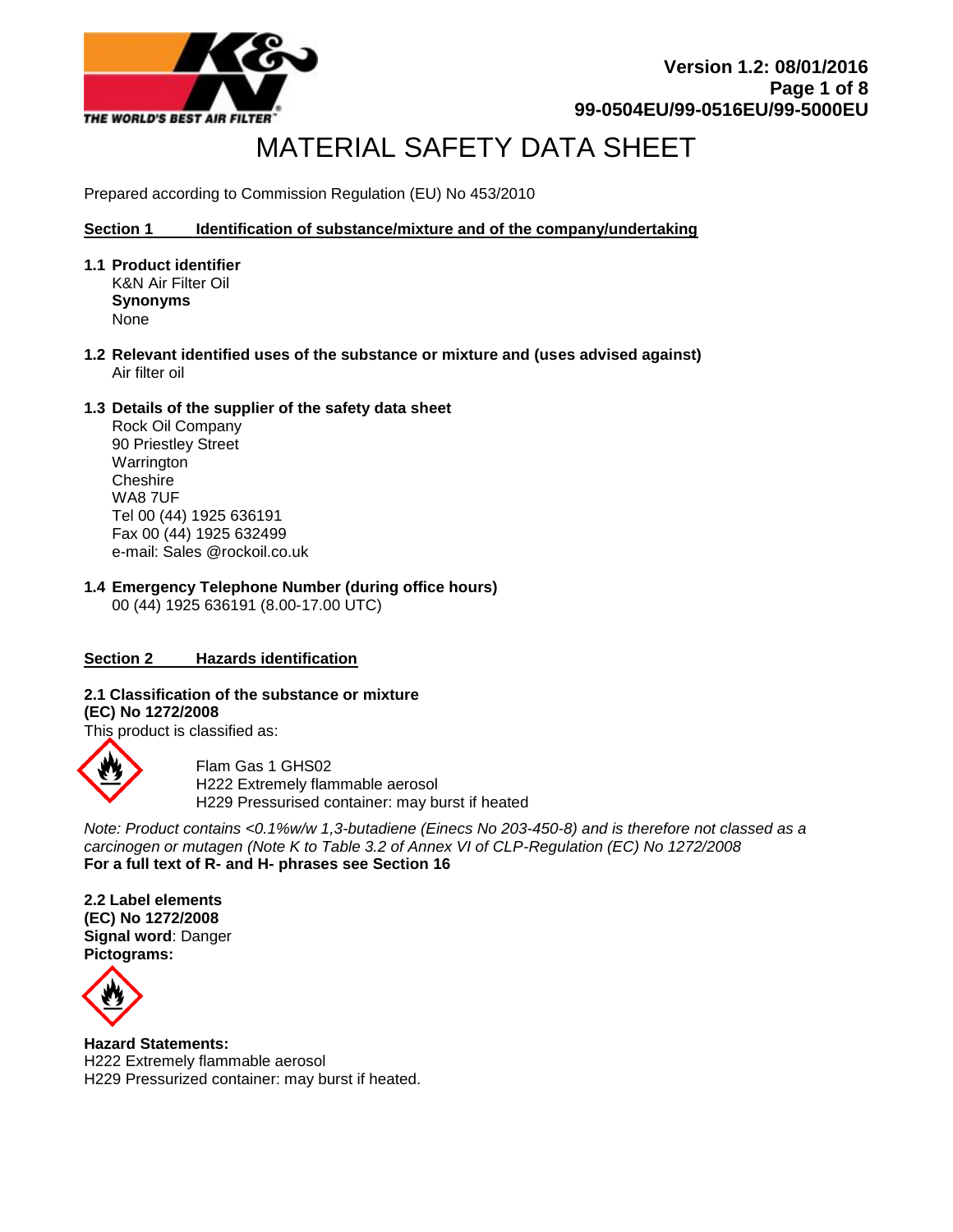

# **Precautionary statements:**

P102 Keep out of reach of children.

P210 Keep away from heat/sparks/open flames/hot surfaces. — No smoking.

P211 Do not spray on an open flame or other ignition source.

P251 Pressurized container: Do not pierce or burn, even after use.

P410 + P412 Protect from sunlight. Do not expose to temperatures exceeding 50ºC/122ºF.

P501 Dispose of contents/container in accordance with local regulation.

#### **67/548/EC or 1999/45/EC**

Avoid contact with eyes. In case of contact with eyes rinse immediately with plenty of water and seek medical advice. In case of accident or if you feel unwell seek medical advice immediately (show the label where possible).

#### **Supplemental label information**

None

# **2.3 Other hazards**

None

# **Section 3 Composition/information on ingredients**

# **3.1 Mixtures**

**(EC) No 1272/2008 and 67/548/EC or 1999/45/EC**

| Ingredient   | Conc.   | <b>CAS</b> | <b>EINECS</b> | <b>Symbols</b>                   | Symbols/         |
|--------------|---------|------------|---------------|----------------------------------|------------------|
|              |         |            |               | <b>H</b> Phrases                 | <b>R</b> Phrases |
| Butane 40    | < 50%   | 68476-85-7 | 270-704-2     | Flam Gas 1 GHS02                 | $F+R12$          |
|              |         |            |               | H222 Extremely flammable aerosol |                  |
|              |         |            |               | H229 Pressurised container: may  |                  |
|              |         |            |               | burst if heated                  |                  |
| Highly-      | $>50\%$ | Mixture    |               | Non-hazardous                    | Non-             |
| refined      |         |            |               |                                  | hazardous        |
| mineral oils |         |            |               |                                  |                  |

*Note: Product contains <0.1%w/w 1,3-butadiene (Einecs No 203-450-8) and is therefore not classed as a carcinogen or mutagen (Note K to Table 3.2 of Annex VI of CLP-Regulation (EC) No 1272/2008)*

#### **Section 4 First Aid measures**

#### **4.1 Description of first aid measures**

**Skin:** May cause irritation to skin. Wash off immediately with plenty of soap and water. Remove contaminated clothing. Seek medical attention if irritation or symptoms persist.

**Eyes:** May cause irritation to eyes. Rinse immediately with plenty of lukewarm water for 15 minutes, holding the eyelids open. Seek medical attention if irritation or symptoms persist.

**Inhaled:** May cause irritation to mucus membranes. Move the exposed person to fresh air.

**Swallowed:** May cause irritation to mucous membranes. DO NOT INDUCE VOMITING. Seek medical attention if irritation or symptoms persist.

#### **Advice for first aiders**

When providing first aid always protect yourself against exposure to chemicals or blood borne diseases by wearing gloves, mask and eye protection as appropriate. After providing first aid wash your skin with soap and water.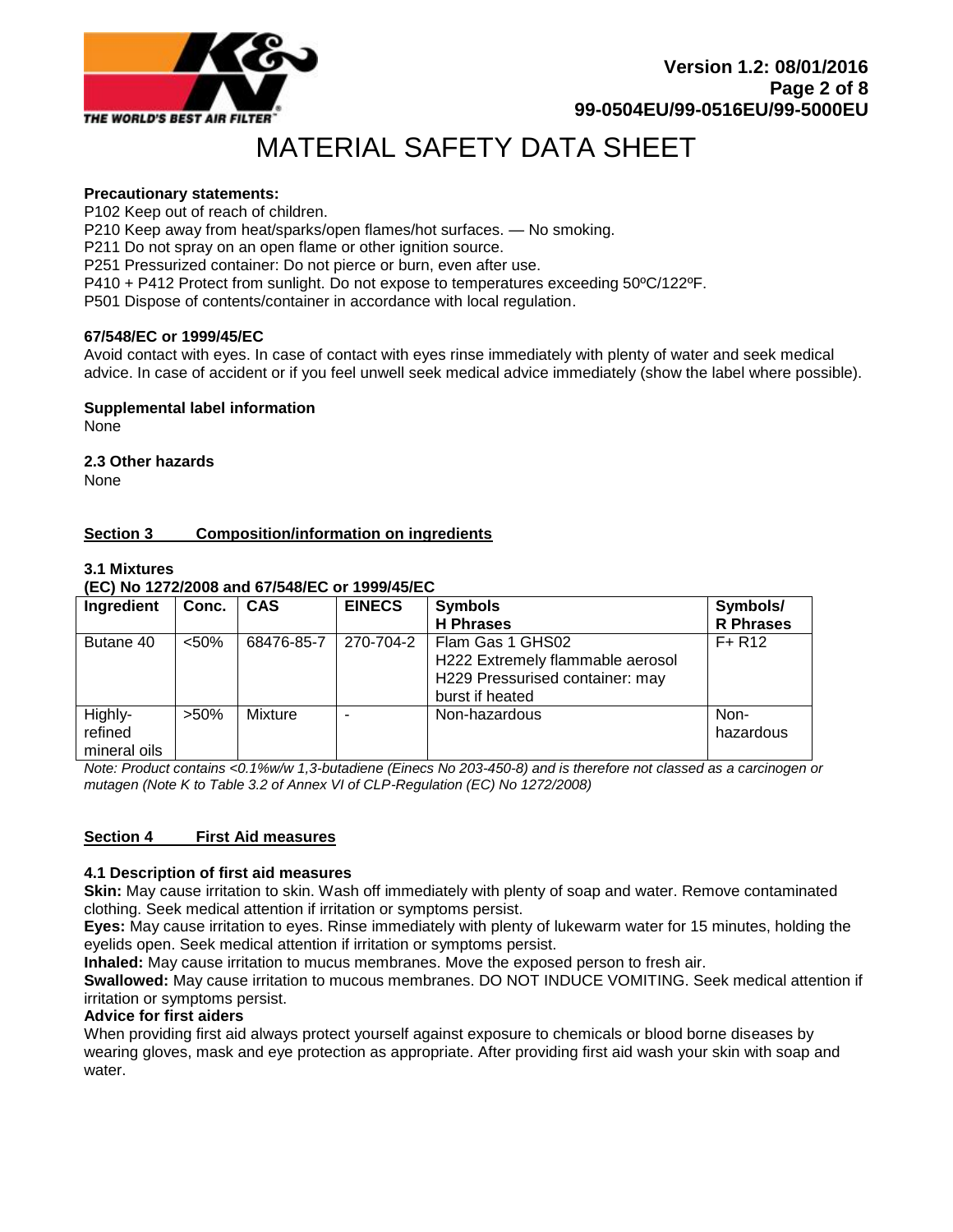

# **4.2 Most important symptoms and effects, both acute and delayed**

See section 11

# **4.3 Indication of any immediate medical attention and special treatment needed**

Note to physician: Treat symptomatically

# **Section 5 Fire Fighting Measures**

# **5.1 Extinguishing media**

DO NOT USE WATER. Use CO<sub>2</sub> or foam. Cool containers to prevent rupture.

# **5.2 Special Hazards arising from substance or mixture**

Burning produces irritating, toxic and obnoxious fumes.

# **5.3 Advice for fire-fighters**

Wear suitable respiratory equipment when necessary. A respirator fitted with an organic vapour cartridge combined with a particulate pre-filter should be considered. Half masks (EN 149) or valved half masks (EN 405) in combination with type A2 (EN 141) and P2/3 (EN 143) pre-filters maybe considered.

# **Section 6 Accidental Release Measures**

# **6.1 Personal precautions, protective equipment and emergency procedures**

Ensure adequate ventilation of the workplace. If containers are ruptured extinguish all ignition sources. Ventilate area, particularly at low level.

#### **6.2 Environmental precautions**

Do not allow product to enter drains. Prevent further spillage if safe to do so.

#### **6.3 Methods and materials for containment and cleaning up**

Absorb with inert absorbent material. Sweep up and transfer to suitable labelled storage containers for disposal. Clean spillage area thoroughly with plenty of water.

#### **6.4 Reference to other sections**

See sections 8 and 13 for additional information

# **Section 7 Handling and Storage**

#### **7.1 Precautions for safe handling**

Avoid contact with eyes and skin. Ensure adequate ventilation of the working area. Adopt best Manual Handling considerations when handling, carrying and dispensing. Keep out of the reach of children.

# **7.2 Conditions for safe storage, including any incompatibles**

Keep in a cool dry well-ventilated area. Keep containers tightly closed. Store in correctly labelled containers. Keep away from sources of ignition. See section 10 for incompatible materials

#### **7.3 Specific end use**

See instructions enclosed with original pack for details of use.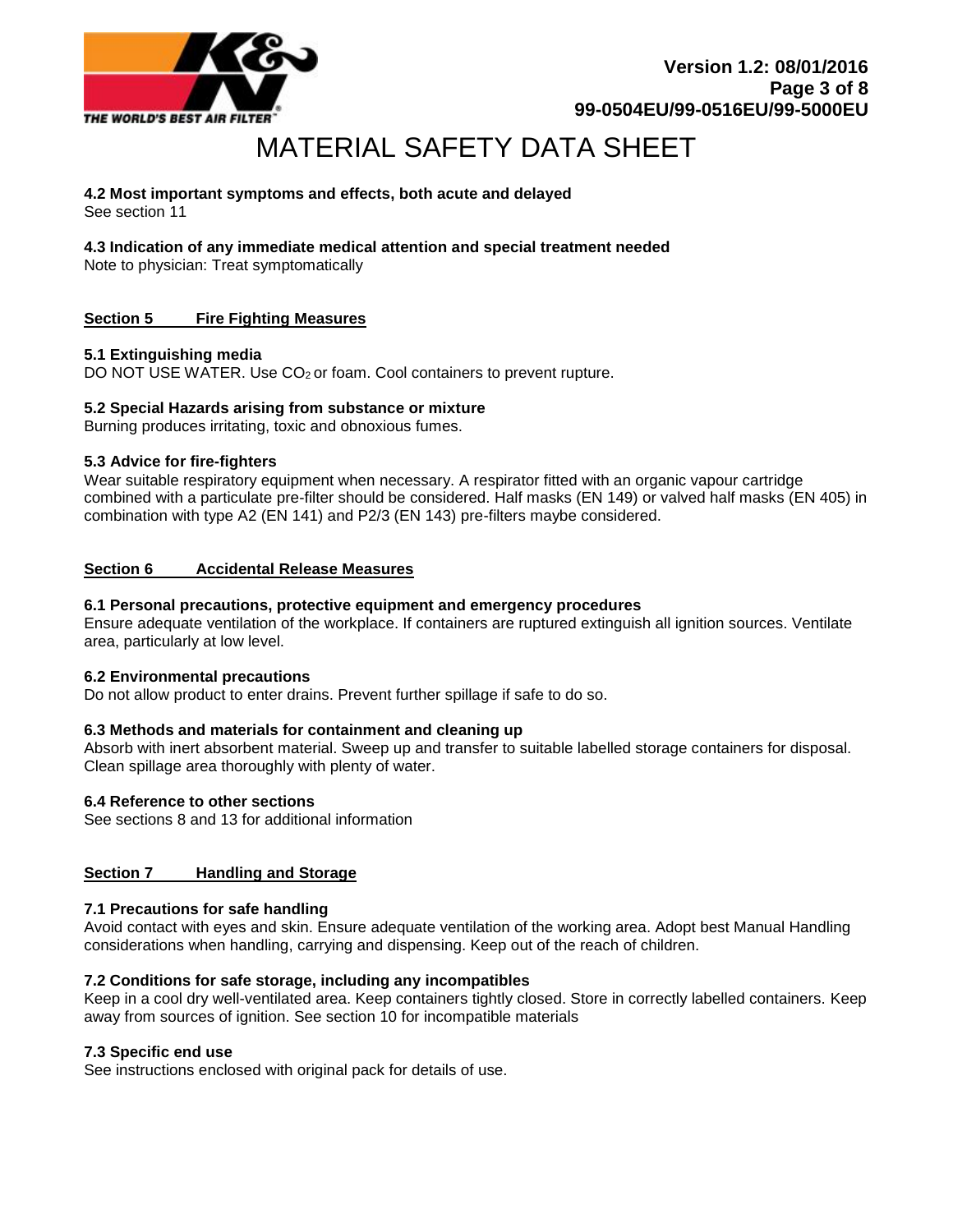

# **Section 8 Exposure Controls / Personal Protection**

**8.1 Control parameters Substance:** Oil mist TWA 1 mg/m3 STEL 3 mg/m3

#### **8.2 Exposure controls**

Use with adequate ventilation. Do not smoke during use.

| <b>Eye/face protection</b>                                        | Goggles conforming to a minimum standard of EN 166 345B should be<br>considered if there is a possibility of eye contact with the product.                          |
|-------------------------------------------------------------------|---------------------------------------------------------------------------------------------------------------------------------------------------------------------|
| <b>Skin protection</b>                                            | Chemical resistant gloves (PVC)                                                                                                                                     |
| <b>Respiratory protection</b>                                     | Use respirator with a combination organic vapour and high efficiency<br>filter cartridge if recommended exposure limit is to be exceeded. Avoid<br>breathing spray. |
| <b>Hygiene measures</b><br><b>Environmental exposure controls</b> | Wash thoroughly after handling this product.<br>See section 6 for details.                                                                                          |

# **Section 9 Physical and Chemical Properties**

| 9.1 Information on basic physical and chemical properties |                                             |
|-----------------------------------------------------------|---------------------------------------------|
| Appearance                                                | Red liquid                                  |
| Odour                                                     | Mild                                        |
| <b>Odour threshold</b>                                    | Not determined                              |
| рH                                                        | Not applicable                              |
| <b>Melting/freezing Point</b>                             | Not determined                              |
| <b>Boiling Point (liquid phase)</b>                       | $>280^{\circ}$ C                            |
| <b>Boiling point range</b>                                | Not applicable                              |
| Flash Point (liquid phase)                                | $240^{\circ}$ C                             |
| <b>Evaporation rate</b>                                   | Not determined                              |
| Flammability (solid, gas)                                 | <b>Extremely flammable</b>                  |
| Vapour pressure (liquid phase)                            | Expected to be less than 0.5 Pa at 20°C     |
| <b>Relative density (liquid phase)</b>                    | 0.875gm/ml (nominal)                        |
| <b>Bulk density</b>                                       | Not applicable                              |
| <b>Water solubility</b>                                   | Insoluble                                   |
| <b>Other solubilities</b>                                 | Not determined                              |
| <b>Partition coefficient octanol/water</b>                | Log Pow expected to be greater than 6       |
| Auto ignition point (liquid phase)                        | expected to be $>320^{\circ}$ C             |
| <b>Decomposition temperature</b>                          | Not determined                              |
| <b>Viscosity (liquid phase)</b>                           | 47.3 cSt                                    |
| <b>Explosive properties</b>                               | Material does not have explosive properties |
| <b>Oxidising properties</b>                               | Material is a non-oxidising substance       |
|                                                           |                                             |

#### **9.2 Other information** None

# **Section 10 Stability and Reactivity**

**10.1 Reactivity**

Carefully review all information in sections 10.2-10.6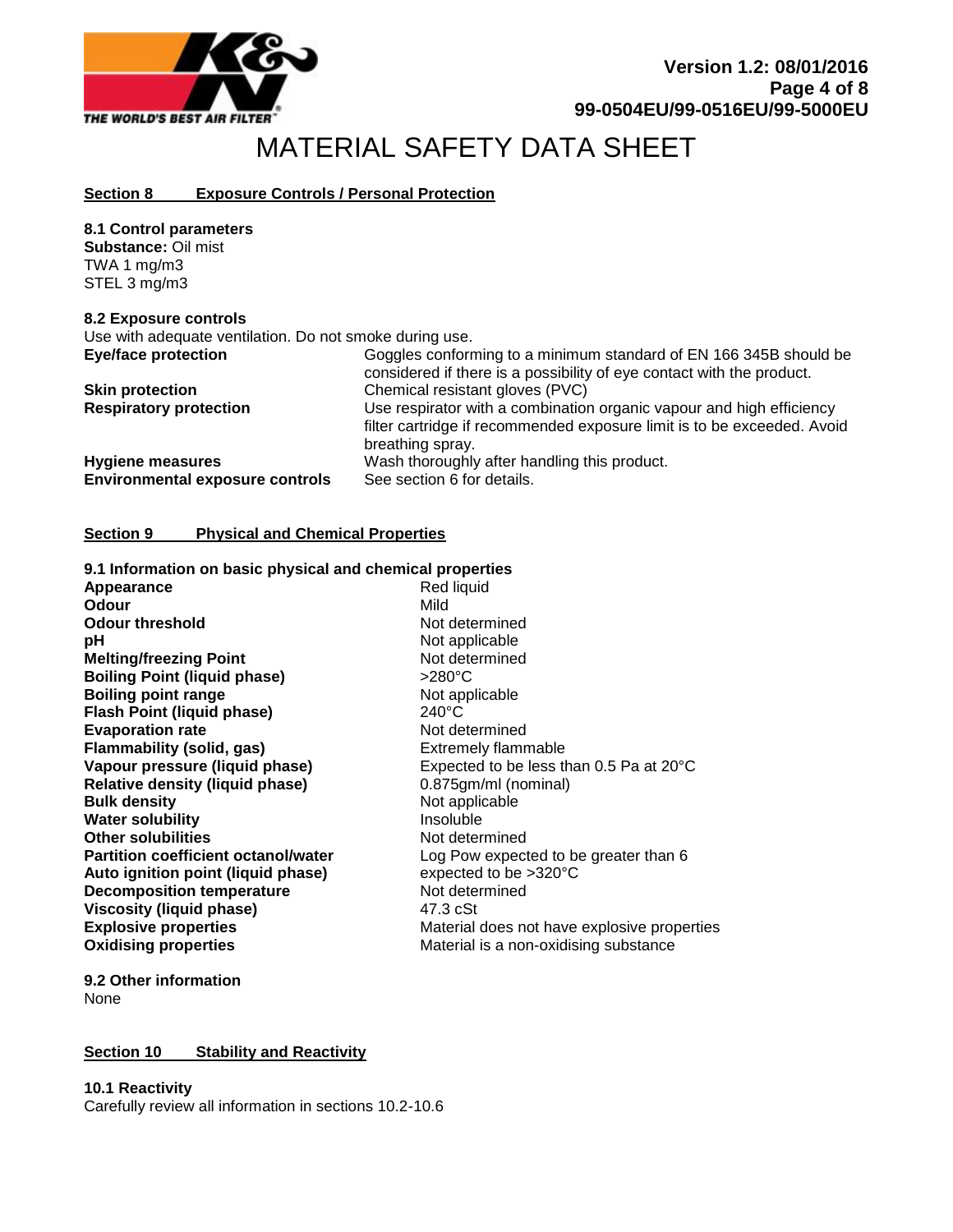

# **10.2 Chemical stability**

Stable under normal conditions. Cans may rupture in a fire with the release of flammable propellant.

# **10.3 Possibility of hazardous reactions**

Will not occur

#### **10.4 Conditions to avoid**

Heat, sparks, open flames or any other ignition source.

#### **10.5 Incompatible materials**

Strong acids, oxidising agents.

#### **10.6 Hazardous decomposition products**

Smoke and other products of thermal decomposition.

#### **Section 11 Toxicological information**

#### **11.1 Information on toxicological effects**

#### **Acute toxicity**

| Oral              | LD50 expected to be $>$ 2000 mg/kg.                               |
|-------------------|-------------------------------------------------------------------|
| Dermal            | LD50 expected to be $>$ 2000 mg/kg.                               |
| <b>Inhalation</b> | Deliberate inhalation could prove fatal in extreme circumstances. |

#### **Skin corrosion/irritation**

Not expected to be a primary skin irritant. Prolonged or repeated exposure from clothing wet with material may cause dermatitis. Symptoms may include redness, drying or cracking of skin.

#### **Serious eye damage/irritation**

May cause irritation to the eyes. Seek medical attention if irritation persists.

#### **Respiratory irritation**

If material is misted or heated causing vapours to be generated exposure may cause irritation of mucous membranes and upper respiratory tract.

#### **Respiratory or skin sensitisation**

| <b>Skin</b>                   | Not expected to be a skin sensitizer                                        |
|-------------------------------|-----------------------------------------------------------------------------|
| <b>Respiratory</b>            | If mists are inhaled, slight irritation of the respiratory tract may occur. |
| <b>Germ cell mutagenicity</b> | No mutagenic effects reported                                               |
| Carcinogenicity               | No carcinogenic effects reported                                            |
| <b>Reproductive toxicity</b>  | No teratogenic effects reported.                                            |
| <b>STOT repeated exposure</b> | No data available                                                           |
| <b>Other information</b>      | Prolonged and/or repeated contact with products containing mineral oils may |

result in defatting of the skin, particularly at elevated temperatures. This may lead to irritation and possibly dermatitis, especially under conditions of poor personal hygiene. Skin contact should be minimised. High pressure injection of product into the skin may lead to local necrosis if the product is not surgically removed. Used oils may contain harmful impurities that have accumulated during use. The concentration of such impurities will depend on use and they may present risks to health and the environment on disposal. ALL used oil should be handled with caution and skin contact avoided as far as possible.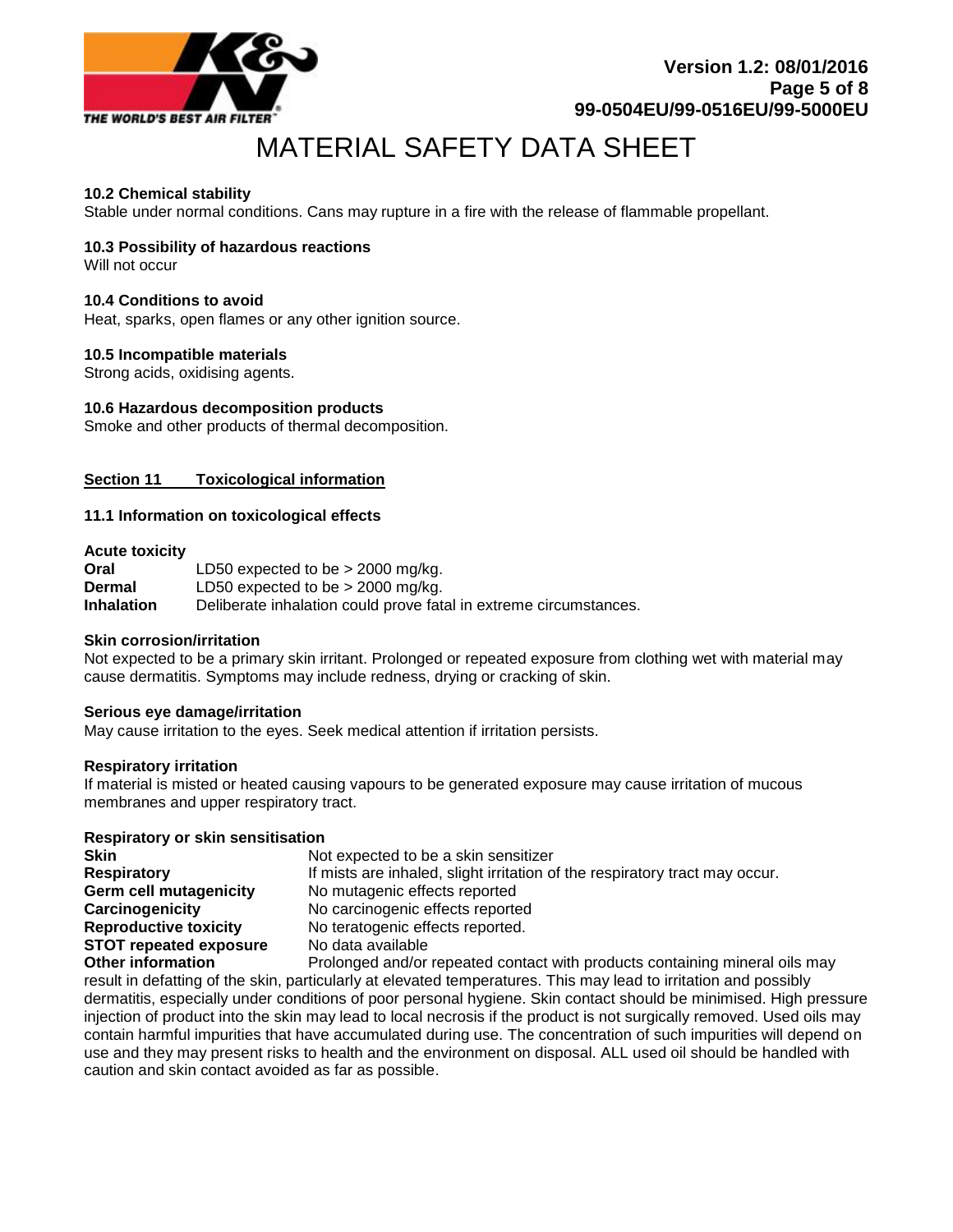

# **Section 12 Ecological Information**

| <b>12.1 Toxicity</b>            |                                                 |
|---------------------------------|-------------------------------------------------|
| <b>Freshwater fish</b>          | Product is expected to be practically non-toxic |
| <b>Freshwater invertebrates</b> | Product is expected to be practically non-toxic |
| <b>Algae</b>                    | Product is expected to be practically non-toxic |
| <b>Bacteria</b>                 | Product is expected to be practically non-toxic |

#### **12.2 Persistence and degradability**

Not expected to be readily biodegradable. Major constituents are expected to be inherently biodegradable, but the product contains components that may persist in the environment

#### **12.3 Bio-accumulative potential**

Contains components with the potential to bio-accumulate

# **12.4 Mobility in soil**

Liquid under most environmental conditions. Floats on water. If it enters soil, it will adsorb to soil particles and will not be mobile.

# **12.5 Results of PBT and vPvT assessment**

Not available

#### **12.6 Other adverse effects**

None known

#### **Section 13 Disposal considerations**

#### **13.1. Waste treatment methods**

#### **Waste Disposal**

Recycle or dispose of in accordance with prevailing regulations, by a recognised collector or contractor. The competence of the contractor to deal satisfactorily with this type of product should be established beforehand. Do not pollute the soil, water or environment with the waste product. Wastewater should not be discharged through the discharge to the sanitary sewer.

#### **Product Disposal**

As for waste disposal.

#### **Container Disposal**

Recycle or dispose of in accordance with the legislation in force with a recognised collector or contractor.

#### **Section 14 Transport information**

**14.1 UN Number** 1950

**14.2 UN Proper Shipping Name** Aerosols

**14.3 Transport hazard class(es)** 2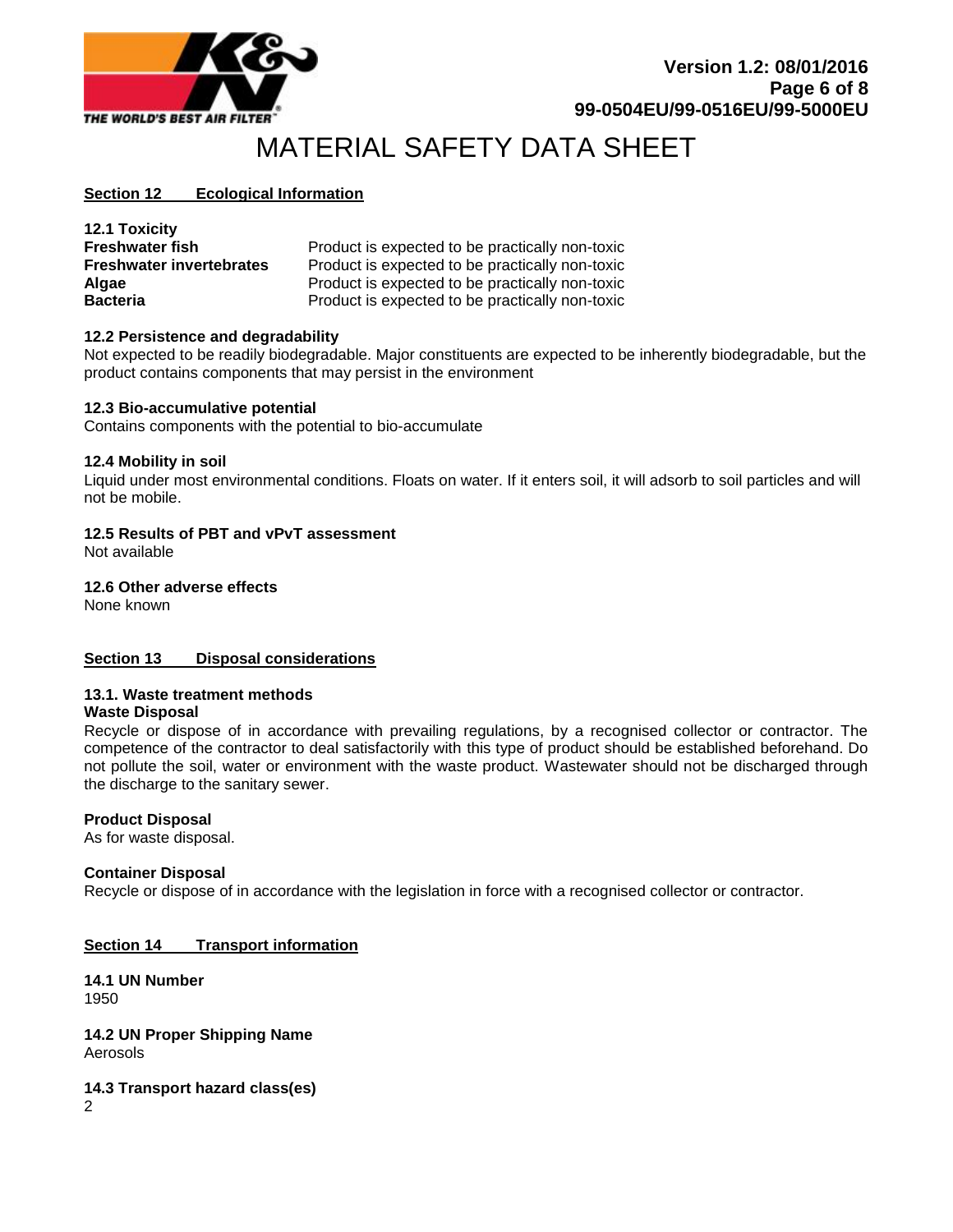

# **14.4 Packing Group**

II

# **14.5 Environmental hazards**

Not regulated

# **14.6 Special precautions for users**

Not regulated

**14.7 Transport in bulk according to Annex II of Marpol 73/78 and the IBC Code** Not applicable

# **Section 15 Regulatory information**

**15.1 Safety, health and environment regulations/legislation specific for the substance or mixture** EU aerosol directive (75/324/EEC)

#### **15.2 Chemical Safety Assessment** No chemical safety assessment has been carried out.

# **Section 16 Other Information**

| <b>Created date</b>           | 01/10/2011, version 1.0    |
|-------------------------------|----------------------------|
| <b>Revision date</b>          | 08/01/2016, version 1.2    |
| <b>Labelling for contents</b> | <b>Extremely flammable</b> |

#### **Relevant R- phrases** R12 Extremely flammable

**Relevant H- phrases** H222 Extremely flammable aerosol. H229 Pressurised container: may burst if heated.

# **Precautionary Statements:**

P102 Keep out of reach of children. P210 Keep away from heat/sparks/open flames/hot surfaces. — No smoking. P211 Do not spray on an open flame or other ignition source. P251 Pressurized container: Do not pierce or burn, even after use. P410 + P412 Protect from sunlight. Do not expose to temperatures exceeding 50ºC/122ºF. P501 Dispose of contents/container in accordance with local regulation.

**The information supplied in this data sheet is designed only as guidance for the safe use, storage and handling of the product. This information is correct to the best of our knowledge and belief at the date of publication however no guarantee is made to its accuracy. This information relates only to the specific material designated and may not be valid for such material used in combination with any other materials or in any other process.**